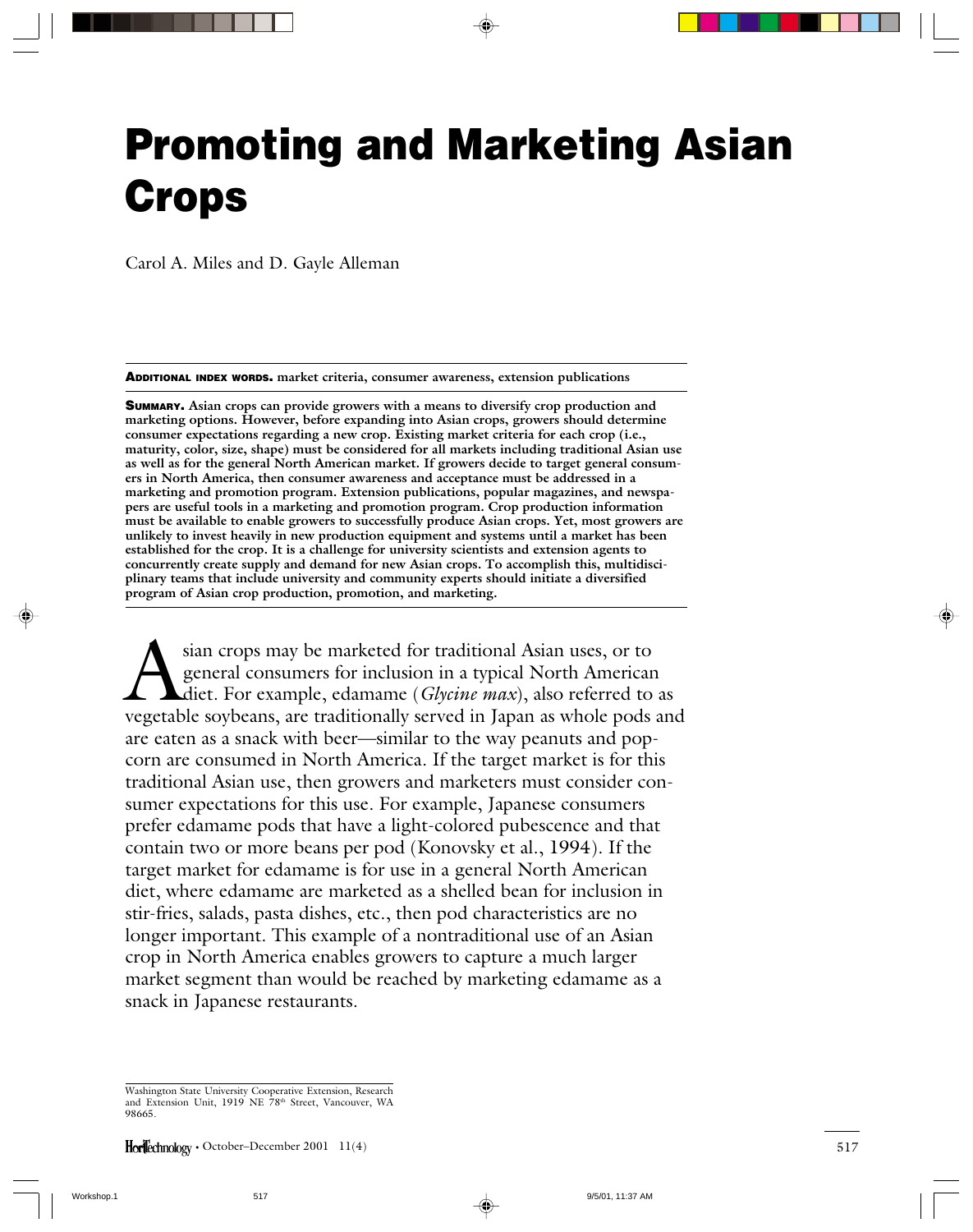It will also be necessary to decide if the target market is domestic or for export. To export a North Americangrown Asian crop to Asia, growers and/or marketers may need to work with a food buyer who has well-established marketing networks in Asia. As with many businesses, it is important to build relationships among growers, marketers, and buyers. It may take several years to establish these relationships. If the Asian crop is intended for use domestically, then promotional information must be developed for the North American consumer. The general public will likely be unfamiliar with a new Asian crop and will not know how to select, store, or prepare it. For instance, if a customer were to buy whole edamame pods and attempt to eat the beans and the pods, they would probably never purchase edamame again. Edamame pods are tough and fibrous and are not considered to be edible. To encourage repeat sales, it is critical that specific instructions be included with these new foods. The general public will also be unfamiliar with the nutritional value of a new Asian crop. Our experience shows that growers and consumers are interested in nutrient content in addition to flavor. The rich vitamin, mineral, and phytochemical contents of some Asian crops are additional selling points.

### **Educating consumers**

Brochures on crop selection, storage, preparation, and nutrient content should be available at the point of sale. Recipe cards that provide instructions on how to use the crop in a variety of ways are an excellent marketing tool. Customers should be encouraged to take these written materials home so that accurate storage and tasty preparation instructions are available when and where the customer needs them. Recipe cards are ideal marketing tools because they are inexpensive to produce and can contain general crop information as well as recipes. Promotional brochures and recipe cards can also provide a good mechanism for promoting local or domestic production if those aspects of production are part of the marketing strategy. For example, brochures developed for several Asian crops at Washington State University included a section entitled *Food From the Field* (Alleman and Miles, 1999). This section of the brochure encouraged consumers to purchase

these Asian crops from local farm businesses, thereby contributing to the economic sustainability of regional farms.

Public events such as farmers markets; harvest celebrations; and town, county, and state fairs, provide good venues for educating the general public and distributing promotional information. To reach potential consumers at these events successfully, an attractive booth and a good-humored staff are essential. Public events are viewed as entertainment, and a booth that contains samples of Asian crops; a cooking demonstration with taste samples; and free seed, recipe cards, and brochures is both attractive and educational. Working such a booth at a public event is much like working a booth at a farmers market; only people who enjoy conversing with the general public and who can remain smiling after hours of repeating the same information will be successful. In Washington State, Master Gardener's typically set up an information table or booth at farmers' markets. Occasionally they offer samples of new crops prepared in a tasty manner and brochures and recipe cards for that food. Often this encourages consumers to shop for the products from growers at the market.

Marketing and promotional activities can go far beyond venues such as farmers' markets and fairs. Articles published in magazines, newspapers, and newsletters are excellent ways to educate consumers about Asian crops. While extension and scientific publications are a good means of reaching colleagues, few consumers read these publications. An article in a national magazine can reach hundreds of thousands of people at no cost to the university program or grower. For instance, general consumers can be reached through food and gardening sections of local, regional, and national newspapers. Garden and food enthusiasts will read garden, health, and epicurean magazines. Restaurant and hotel chefs can be reached through trade publications and epicurean magazines.

When publishing an article about Asian crops in a magazine or newspaper, it is advisable to prepare detailed information about the crop. Post this detailed information on the university Website, and include the Website address in the article. In this way, it is possible to avoid the time and expense otherwise needed to answer a multitude of reader's questions. Citing extension publications and university Websites in magazine and newspaper articles can contribute significantly to increased public awareness of the project and the university as a whole.

# **Initiating a production and marketing program**

It is difficult to convince growers to produce a new Asian crop for which there is no demand. Yet it is also difficult to create an informed public that wants the product only to find that the product is not yet available. This barrier was overcome in western Washington by encouraging growers to produce test plots under the guidance of the local area agricultural agent. Growers then marketed the crop at farmer's markets along with the point-of-sale brochures and recipe cards. As the growers' crops sold quickly at the markets, they were encouraged to plant more of the crop the following year. To encourage growers to grow Asian crops, it was pointed out to them that these foods, being both unusual and delicious, typically bring a very good price. As the growers realized they were growing a high-value crop for which demand was being created, they were more enthusiastic to be first at the market with a new product.

An added benefit of some Asian crops is that they are a secondary crop for which no additional field space is needed to raise them. For instance, baby corn (*Zea mays* var. *saccharata*) is simply an immature ear of corn that can be harvested from the same plant that is being grown for sweet corn production (Miles and Zenz, 2000). If the primary ear is harvested for sweet corn, the secondary ear can be harvested for baby corn. Similarly, pea shoots (*Pisum sativum*) are the growing tips of any edible pea vine and are harvested before or concurrently with mature peas (Miles et al., 1999). Thus, additional value is added to existing crops at no additional growing cost a boon to any grower.

#### **Promotion**

**DEVELOPING PROMOTIONAL MA-TERIALS.** It is essential that brochures and recipe cards be attractive, preferably with a sketch or picture of the crop on the front. Typical brochure information includes